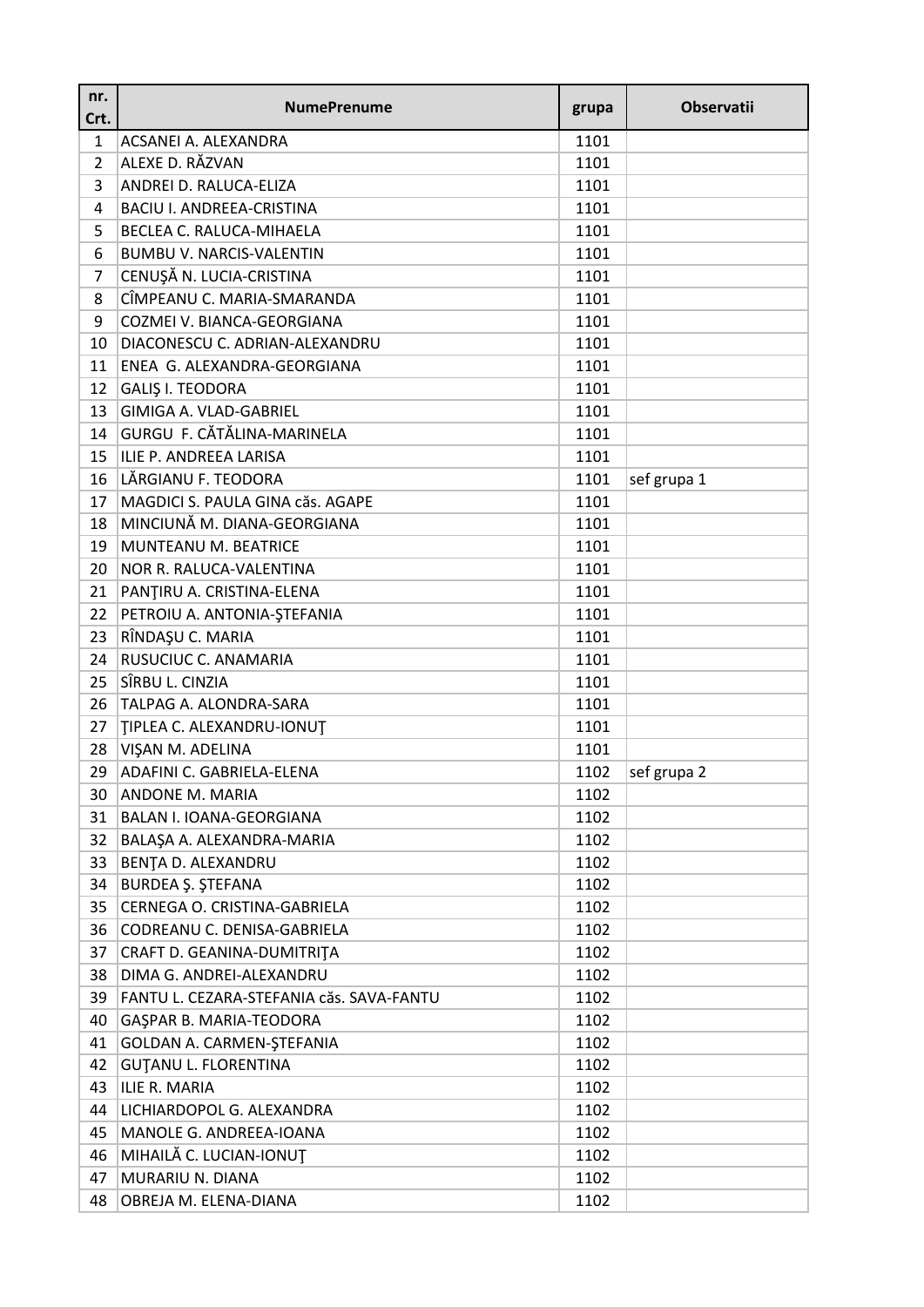| 49       | PARANICI D. RĂZVAN-GABRIEL     | 1102         |             |
|----------|--------------------------------|--------------|-------------|
| 50       | PÎNTEA I. AMALIA-IOANA         | 1102         |             |
| 51       | ROBU M. DIMITRIE-LUCA          | 1102         |             |
| 52       | SANDU C. ANDREI-ALEXANDRU      | 1102         |             |
| 53       | SLĂBUȚU V. ELENA-ROXANA        | 1102         |             |
| 54       | <b>TANASACHE F. BIANCA</b>     | 1102         |             |
| 55       | TÎRDEA I. ANAMARIA-NICOLETA    | 1102         |             |
| 56       | VIU G. BIANCA-DENISA           | 1102         |             |
| 57       | ABURCULESEI C. IARINA-ŞTEFANIA | 1103         |             |
| 58       | ADAM L. ADRIAN căs. DAM        | 1103         |             |
| 59       | CHIURLEA C. ȘTEFANIA-OCTAVIA   | 1103         |             |
| 60       | CODREANU V. ALEXANDRU-GABRIEL  | 1103         |             |
| 61       | COZMESCU V. MĂLINA             | 1103         | sef grupa 3 |
| 62       | CURCĂ A. KONSTANTINA-CLAUDIA   | 1103         |             |
| 63       | DIMITRIU F. ANA-MARIA-ANDREEA  | 1103         |             |
| 64       | FARCAȘ I. CĂTĂLIN-RAFAEL       | 1103         |             |
| 65       | GAVRILIU D. OANA-GEORGIANA     | 1103         |             |
| 66       | <b>GOLUBENCO G. CRISTINA</b>   | 1103         |             |
| 67       | IONOVICI O. ALEXANDRA          | 1103         |             |
| 68       | LINGURARU P. BIANCA-GABRIELA   | 1103         |             |
| 69       | LUCA I. MĂLINA-ELENA           | 1103         |             |
| 70       | MARGASOIU G. DENISA-MARIA      | 1103         |             |
| 71       | MARINESCU V. ARIANA-ELENA      | 1103         |             |
| 72       | MÎNDRU D. BIANCA-FLORENTINA    | 1103         |             |
| 73       | NANU A. ALEXANDRA-ŞTEFANIA     | 1103         |             |
| 74       | OLARU A. BIANCA-IULIANA        | 1103         |             |
| 75       | PARFENE D. GABRIELA            | 1103         |             |
| 76       | PLENOVICI M. ALIN-GABRIEL      | 1103         |             |
| 77       | POP G. MARIA-MAURA             | 1103         |             |
| 78       | ROMAN F. ALEX-CRISTIAN         | 1103         |             |
| 79       | SANDU T. SORIN-IULIAN          | 1103         |             |
|          | SOFRONE P. DARIA               |              |             |
| 80<br>81 | <b>TANASĂ I. VASILE</b>        | 1103<br>1103 |             |
|          | UNTU E. CORINA-ELENA           |              |             |
| 82       | VÎNTU C. MIRUNA-MIHAELA        | 1103         |             |
| 83       |                                | 1103         |             |
| 84       | ADAM V. ALEXANDRU-EDUARD       | 1104         |             |
| 85       | ANDRU A. ALESSIA               | 1104         |             |
| 86       | BALCANU I. COSMINA-ELENA       | 1104         |             |
| 87       | BEZERCU O. NARCISA-MIHAELA     | 1104         |             |
| 88       | BÎRGĂU C. ELENA                | 1104         |             |
| 89       | <b>BUTA P. PAULA-DUMITRITA</b> | 1104         |             |
| 90       | CIMPOAE E. MĂDĂLINA-IONELA     | 1104         |             |
| 91       | COGIANU A. JENNY-ALESSANDRA    | 1104         | sef grupa 4 |
| 92       | DARIE A. ANDREI-COSMIN         | 1104         |             |
| 93       | DOGARIU I. ANTONIA-GABRIELA    | 1104         |             |
| 94       | FÂNTÂNARU D. MĂLINA            | 1104         |             |
| 95       | <b>GAVRILIUC S. ŞERBAN</b>     | 1104         |             |
| 96       | <b>GRAUR I. ANA-MARIA</b>      | 1104         |             |
| 97       | GUMINA N. RALUCA-IONELA        | 1104         |             |
| 98       | IORDĂCHIȚA D. TAMARA           | 1104         |             |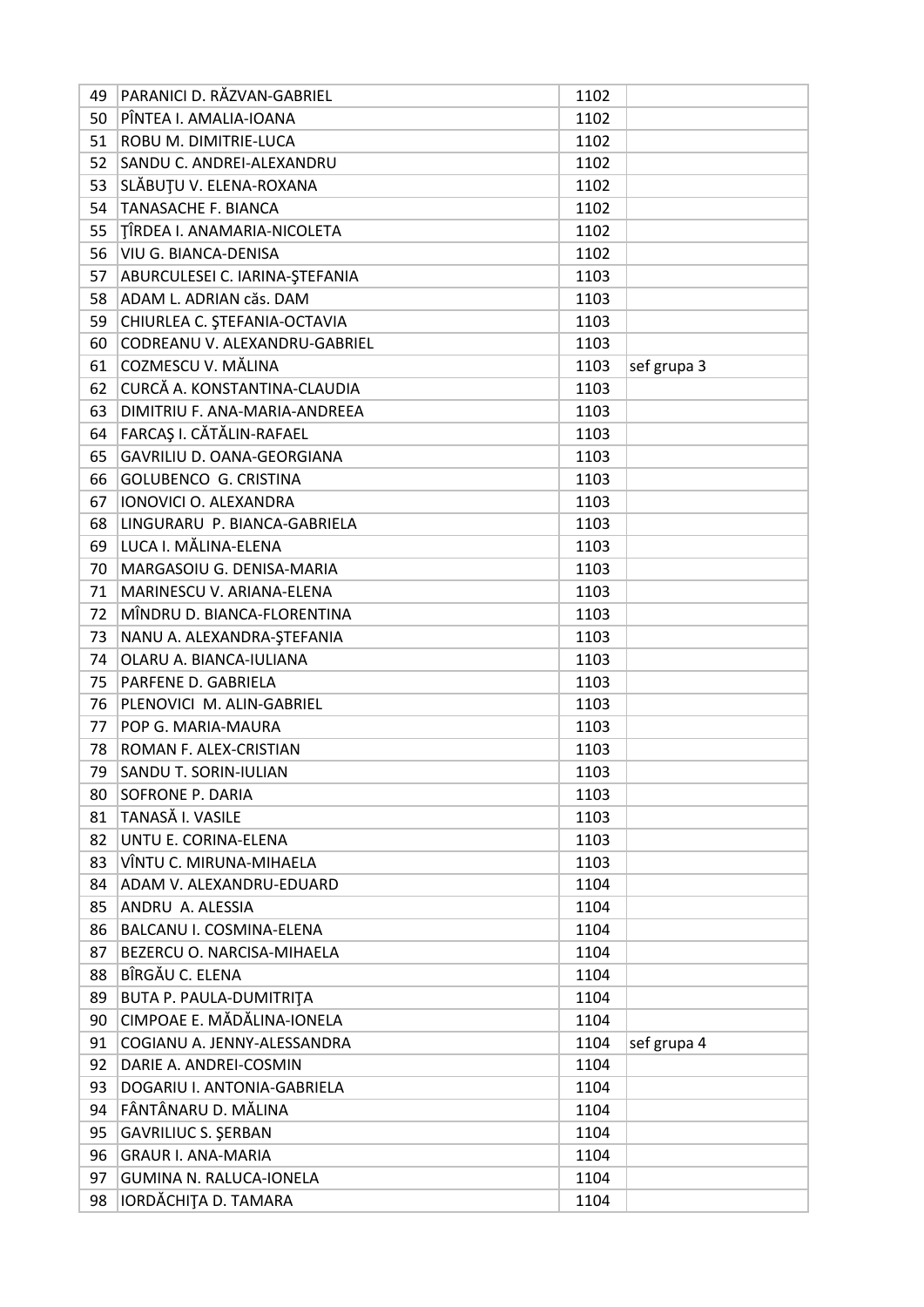| 99 | LOHĂNEL V. ALEXANDRU                   | 1104 |             |
|----|----------------------------------------|------|-------------|
|    | 100 MATEI M. INGRID-ANDREEA            | 1104 |             |
|    | 101 MÎNIGA C. TUDOR-SIMON              | 1104 |             |
|    | 102 NATU B. ANDREI-COSMIN              | 1104 |             |
|    | 103 OLARU M. INGRID                    | 1104 |             |
|    | 104 PAVEL G. DIANA-ELENA               | 1104 |             |
|    | 105 PRELICZ R. VICTORIA-MARIA          | 1104 |             |
|    | 106 ROMAN G. ANCA                      | 1104 |             |
|    | 107 SANDU-ANDRIEŞ P. SELMA             | 1104 |             |
|    | 108 SOLCAN P. RALUCA                   | 1104 |             |
|    | 109 TERCIU A. CEZAR                    | 1104 |             |
|    | 110 URSACHE D. ANDREEA-MONICA          | 1104 |             |
|    | 111 VODĂ V. CLAUDIA-CONSTANTINA        | 1104 |             |
|    | 112 AFLOROAEI J. DELIA                 | 1105 |             |
|    | 113 ANEI G. DIANA-MIHAELA              | 1105 |             |
|    | 114 BALINT F. DIANA-MIHAELA            | 1105 |             |
|    | 115 BÎRSAN N. ALEXIA-PAULA             | 1105 |             |
|    | 116 BURLACU F. ANDREEA                 | 1105 |             |
|    | 117 $CARP S. NINA$                     | 1105 |             |
|    | 118 CIOBANU I. ANDRA-PETRONELA         | 1105 |             |
|    | 119 CONDRUZ C. CLAUDIU-IULIAN          | 1105 |             |
|    | 120 DAVID G. CRISTIAN-GEORGE           | 1105 |             |
|    | 121 DRĂGULESCU M. ANDRA                | 1105 | sef grupa 5 |
|    | 122 FLOREA C. ECATERINA                | 1105 |             |
|    | 123 GAVRILUȚĂ P. ANDREEA-ALEXANDRA     | 1105 |             |
|    | 124 GRĂDIANU C. IOANA                  | 1105 |             |
|    |                                        |      |             |
|    | 125 HAPENCIUC D. IOANA-TEODORA         | 1105 |             |
|    | 126 IOSEP B. DIANA-ELENA               | 1105 |             |
|    | 127 LUCA R. SIMINA-ELENA               | 1105 |             |
|    | 128 MAZĂRE I. OANA-MARIA               | 1105 |             |
|    | 129 MÎRȚ P. BIANCA                     | 1105 |             |
|    | 130 NAZARE V. BIANCA-ELENA             | 1105 |             |
|    | 131 OLTEANU D. OANA-MIHAELA            | 1105 |             |
|    | 132 PĂDURARIU C. NARCIS-ANDREI         | 1105 |             |
|    | 133 PRISACARU C. LARISA-IOANA          | 1105 |             |
|    | 134 ROSANU I. DELIA-ELENA              | 1105 |             |
|    | 135 SASU D. NORINA-MARIA               | 1105 |             |
|    | 136 SOLOMONESCU D. LAVINIA             | 1105 |             |
|    | 137 TIMOFTE D. KARLA-ALEXANDRA-ŞTEFANA | 1105 |             |
|    | 138 URSU O. ANA-MARIA                  | 1105 |             |
|    | 139 VORNICU C. ALEXANDRA               | 1105 |             |
|    | 140 AGAFITEI C. ALEXANDRA-ANDREEA      | 1106 |             |
|    | 141 AGAPIE P. MARA-GEORGIANA           | 1106 | sef grupa 6 |
|    | 142 APĂVĂLOAIE D. BEATRICE             | 1106 |             |
|    | 143 BALLA A. CRINA-DIANA               | 1106 |             |
|    | 144 BOŞCA C. ANDREEA-ALEXIA            | 1106 |             |
|    | 145 CAZAN D. BIANCA-ELENA              | 1106 |             |
|    | 146 CIOBĂNESCU G. MIHAELA              | 1106 |             |
|    | 147 CONSTANTIN L. ANDREEA-DARIA        | 1106 |             |
|    | 148 DĂNILĂ E. ANDREEA-RALUCA           | 1106 |             |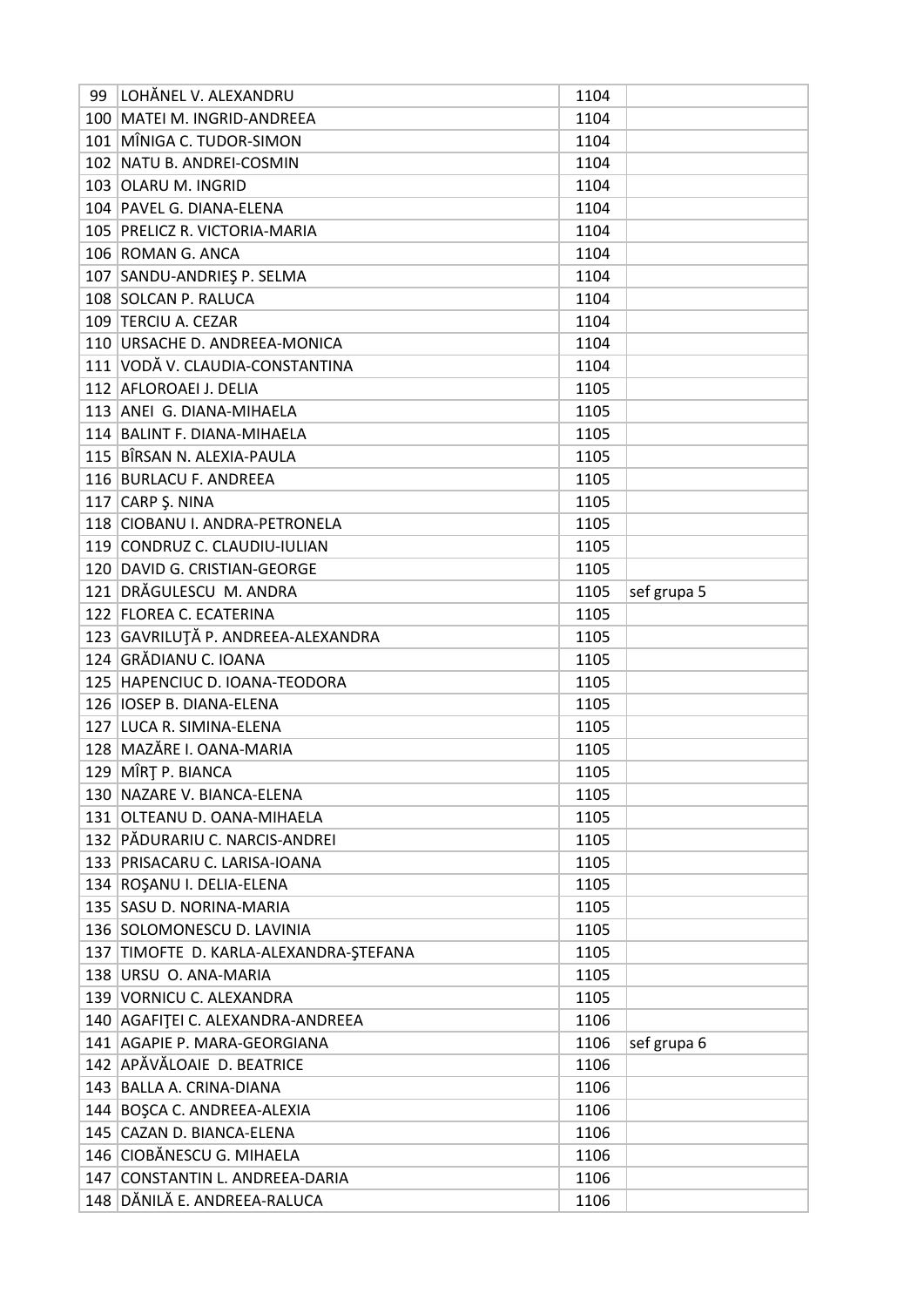| 150 FLOREA V. MARIA<br>1106<br>151 GĂNESCU M. GEORGIANA<br>1106<br>152 GRĂDINARU C. CĂTĂLINA-ANDREEA<br>1106<br>153 HILITANU C. IZABELA-ELENA<br>1106<br>154   IOSUB V. OANA MIHAELA<br>1106<br>155 LUCHIAN R. ANDREEA<br>1106<br>156 MĂGURIANU L. IONUȚ-ADRIAN<br>1106<br>157 MOCANU F. ROXANA<br>1106<br>158 NĂDEJDE B. THEODOR-ALEXANDRU<br>1106<br>159 OPREA D. ALEXANDRU<br>1106<br>160 PĂDURARU A. EMILIA-VERONICA<br>1106<br>161 PRISACARU M. FLAVIA<br>1106<br>162 ROŞU A. ALEXANDRA-LUCIA<br>1106<br>163 SAVA I. MĂDĂLINA-ANDREEA<br>1106<br>164 SORLESCU M. DIMITRA-ANDA<br>1106<br>165 TINICĂ V. ALEXANDRA-MARIA<br>1106<br>166 VALERIU G. ANA-THEODORA<br>1106<br>167 VRĂJITORU L. MARIA-MAGDALENA<br>1106<br>168 APOSTOL C. ROBERTA-MARIA<br>1107<br>169 BALTAGIU G. ȘTEFAN-NICOLAE<br>1107<br>170 BRAȘOVEANU M. MIHAELA-ANDREEA căs. VRÂNCEANU<br>1107<br>171 CĂBUJAN C. IULIANA-ADRIANA<br>1107<br>172 CIOCAN S. ANA-MARIA<br>1107<br>173 CORMAN C. DIANA<br>1107<br>174 DĂNILĂ C. SABINA-CĂTĂLINA<br>1107<br>175 EGHET R. INGRID-IRENE<br>1107<br>176 FLORICA C. MEDEEA-MARIA<br>1107<br>sef grupa 7/sef de an<br>177 GÂRNEAȚĂ M. GABRIELA<br>1107<br>178 GRECU G. MARIA<br>1107<br>179 HURMUZACHE V. IONICA<br>1107<br>180   IRICIUC C. IOANA-PETRUȚA<br>1107<br>181 LUCIU G. MIRUNA-ELENA<br>1107<br>182 MELINTE I. DIANA ELENA<br>1107<br>183 MOGOS C. ANDREEA-MIRABELA<br>1107<br>184 NEAGU I. MIHAELA<br>1107<br>185 OSTAN R. ANDREEA<br>1107<br>186   PĂTATU D. TEODORA<br>1107<br>187 PRISACARU R. RALUCA-MARINELA<br>1107<br>188 ROTARIU V. ȘTEFANA-IULIANA<br>1107<br>189 SĂNDULACHI-BABII C. ANDREEA<br>1107<br>190 STĂVĂRACHE A. ANDREEA-DIANA<br>1107<br>191 TODIRICĂ C. THEA-ANA-CORNELIA<br>1107<br>192 VASILE G. ANDREEA-GABRIELA<br>1107<br>193 VREME I. BIANCA-MARIA<br>1107<br>194 AIACOBOAEI I. IOANA<br>1108<br>195 ARTENIE M. DENISA-GABRIELA<br>1108<br>196 BĂDĂRĂU L. BIANCA-IOANA<br>1108<br>sef grupa 8<br>197 BRUMĂ Ș. VIRGINIA-MIHAELA<br>1108<br>198 CĂIȚEANU I. ANDRA-GABRIELA<br>1108 | 149 DUCA A. ANDRADA | 1106 |  |
|-------------------------------------------------------------------------------------------------------------------------------------------------------------------------------------------------------------------------------------------------------------------------------------------------------------------------------------------------------------------------------------------------------------------------------------------------------------------------------------------------------------------------------------------------------------------------------------------------------------------------------------------------------------------------------------------------------------------------------------------------------------------------------------------------------------------------------------------------------------------------------------------------------------------------------------------------------------------------------------------------------------------------------------------------------------------------------------------------------------------------------------------------------------------------------------------------------------------------------------------------------------------------------------------------------------------------------------------------------------------------------------------------------------------------------------------------------------------------------------------------------------------------------------------------------------------------------------------------------------------------------------------------------------------------------------------------------------------------------------------------------------------------------------------------------------------------------------------------------------------------------------------------------------------------------------------------------------------------------------------------------------------------------------|---------------------|------|--|
|                                                                                                                                                                                                                                                                                                                                                                                                                                                                                                                                                                                                                                                                                                                                                                                                                                                                                                                                                                                                                                                                                                                                                                                                                                                                                                                                                                                                                                                                                                                                                                                                                                                                                                                                                                                                                                                                                                                                                                                                                                     |                     |      |  |
|                                                                                                                                                                                                                                                                                                                                                                                                                                                                                                                                                                                                                                                                                                                                                                                                                                                                                                                                                                                                                                                                                                                                                                                                                                                                                                                                                                                                                                                                                                                                                                                                                                                                                                                                                                                                                                                                                                                                                                                                                                     |                     |      |  |
|                                                                                                                                                                                                                                                                                                                                                                                                                                                                                                                                                                                                                                                                                                                                                                                                                                                                                                                                                                                                                                                                                                                                                                                                                                                                                                                                                                                                                                                                                                                                                                                                                                                                                                                                                                                                                                                                                                                                                                                                                                     |                     |      |  |
|                                                                                                                                                                                                                                                                                                                                                                                                                                                                                                                                                                                                                                                                                                                                                                                                                                                                                                                                                                                                                                                                                                                                                                                                                                                                                                                                                                                                                                                                                                                                                                                                                                                                                                                                                                                                                                                                                                                                                                                                                                     |                     |      |  |
|                                                                                                                                                                                                                                                                                                                                                                                                                                                                                                                                                                                                                                                                                                                                                                                                                                                                                                                                                                                                                                                                                                                                                                                                                                                                                                                                                                                                                                                                                                                                                                                                                                                                                                                                                                                                                                                                                                                                                                                                                                     |                     |      |  |
|                                                                                                                                                                                                                                                                                                                                                                                                                                                                                                                                                                                                                                                                                                                                                                                                                                                                                                                                                                                                                                                                                                                                                                                                                                                                                                                                                                                                                                                                                                                                                                                                                                                                                                                                                                                                                                                                                                                                                                                                                                     |                     |      |  |
|                                                                                                                                                                                                                                                                                                                                                                                                                                                                                                                                                                                                                                                                                                                                                                                                                                                                                                                                                                                                                                                                                                                                                                                                                                                                                                                                                                                                                                                                                                                                                                                                                                                                                                                                                                                                                                                                                                                                                                                                                                     |                     |      |  |
|                                                                                                                                                                                                                                                                                                                                                                                                                                                                                                                                                                                                                                                                                                                                                                                                                                                                                                                                                                                                                                                                                                                                                                                                                                                                                                                                                                                                                                                                                                                                                                                                                                                                                                                                                                                                                                                                                                                                                                                                                                     |                     |      |  |
|                                                                                                                                                                                                                                                                                                                                                                                                                                                                                                                                                                                                                                                                                                                                                                                                                                                                                                                                                                                                                                                                                                                                                                                                                                                                                                                                                                                                                                                                                                                                                                                                                                                                                                                                                                                                                                                                                                                                                                                                                                     |                     |      |  |
|                                                                                                                                                                                                                                                                                                                                                                                                                                                                                                                                                                                                                                                                                                                                                                                                                                                                                                                                                                                                                                                                                                                                                                                                                                                                                                                                                                                                                                                                                                                                                                                                                                                                                                                                                                                                                                                                                                                                                                                                                                     |                     |      |  |
|                                                                                                                                                                                                                                                                                                                                                                                                                                                                                                                                                                                                                                                                                                                                                                                                                                                                                                                                                                                                                                                                                                                                                                                                                                                                                                                                                                                                                                                                                                                                                                                                                                                                                                                                                                                                                                                                                                                                                                                                                                     |                     |      |  |
|                                                                                                                                                                                                                                                                                                                                                                                                                                                                                                                                                                                                                                                                                                                                                                                                                                                                                                                                                                                                                                                                                                                                                                                                                                                                                                                                                                                                                                                                                                                                                                                                                                                                                                                                                                                                                                                                                                                                                                                                                                     |                     |      |  |
|                                                                                                                                                                                                                                                                                                                                                                                                                                                                                                                                                                                                                                                                                                                                                                                                                                                                                                                                                                                                                                                                                                                                                                                                                                                                                                                                                                                                                                                                                                                                                                                                                                                                                                                                                                                                                                                                                                                                                                                                                                     |                     |      |  |
|                                                                                                                                                                                                                                                                                                                                                                                                                                                                                                                                                                                                                                                                                                                                                                                                                                                                                                                                                                                                                                                                                                                                                                                                                                                                                                                                                                                                                                                                                                                                                                                                                                                                                                                                                                                                                                                                                                                                                                                                                                     |                     |      |  |
|                                                                                                                                                                                                                                                                                                                                                                                                                                                                                                                                                                                                                                                                                                                                                                                                                                                                                                                                                                                                                                                                                                                                                                                                                                                                                                                                                                                                                                                                                                                                                                                                                                                                                                                                                                                                                                                                                                                                                                                                                                     |                     |      |  |
|                                                                                                                                                                                                                                                                                                                                                                                                                                                                                                                                                                                                                                                                                                                                                                                                                                                                                                                                                                                                                                                                                                                                                                                                                                                                                                                                                                                                                                                                                                                                                                                                                                                                                                                                                                                                                                                                                                                                                                                                                                     |                     |      |  |
|                                                                                                                                                                                                                                                                                                                                                                                                                                                                                                                                                                                                                                                                                                                                                                                                                                                                                                                                                                                                                                                                                                                                                                                                                                                                                                                                                                                                                                                                                                                                                                                                                                                                                                                                                                                                                                                                                                                                                                                                                                     |                     |      |  |
|                                                                                                                                                                                                                                                                                                                                                                                                                                                                                                                                                                                                                                                                                                                                                                                                                                                                                                                                                                                                                                                                                                                                                                                                                                                                                                                                                                                                                                                                                                                                                                                                                                                                                                                                                                                                                                                                                                                                                                                                                                     |                     |      |  |
|                                                                                                                                                                                                                                                                                                                                                                                                                                                                                                                                                                                                                                                                                                                                                                                                                                                                                                                                                                                                                                                                                                                                                                                                                                                                                                                                                                                                                                                                                                                                                                                                                                                                                                                                                                                                                                                                                                                                                                                                                                     |                     |      |  |
|                                                                                                                                                                                                                                                                                                                                                                                                                                                                                                                                                                                                                                                                                                                                                                                                                                                                                                                                                                                                                                                                                                                                                                                                                                                                                                                                                                                                                                                                                                                                                                                                                                                                                                                                                                                                                                                                                                                                                                                                                                     |                     |      |  |
|                                                                                                                                                                                                                                                                                                                                                                                                                                                                                                                                                                                                                                                                                                                                                                                                                                                                                                                                                                                                                                                                                                                                                                                                                                                                                                                                                                                                                                                                                                                                                                                                                                                                                                                                                                                                                                                                                                                                                                                                                                     |                     |      |  |
|                                                                                                                                                                                                                                                                                                                                                                                                                                                                                                                                                                                                                                                                                                                                                                                                                                                                                                                                                                                                                                                                                                                                                                                                                                                                                                                                                                                                                                                                                                                                                                                                                                                                                                                                                                                                                                                                                                                                                                                                                                     |                     |      |  |
|                                                                                                                                                                                                                                                                                                                                                                                                                                                                                                                                                                                                                                                                                                                                                                                                                                                                                                                                                                                                                                                                                                                                                                                                                                                                                                                                                                                                                                                                                                                                                                                                                                                                                                                                                                                                                                                                                                                                                                                                                                     |                     |      |  |
|                                                                                                                                                                                                                                                                                                                                                                                                                                                                                                                                                                                                                                                                                                                                                                                                                                                                                                                                                                                                                                                                                                                                                                                                                                                                                                                                                                                                                                                                                                                                                                                                                                                                                                                                                                                                                                                                                                                                                                                                                                     |                     |      |  |
|                                                                                                                                                                                                                                                                                                                                                                                                                                                                                                                                                                                                                                                                                                                                                                                                                                                                                                                                                                                                                                                                                                                                                                                                                                                                                                                                                                                                                                                                                                                                                                                                                                                                                                                                                                                                                                                                                                                                                                                                                                     |                     |      |  |
|                                                                                                                                                                                                                                                                                                                                                                                                                                                                                                                                                                                                                                                                                                                                                                                                                                                                                                                                                                                                                                                                                                                                                                                                                                                                                                                                                                                                                                                                                                                                                                                                                                                                                                                                                                                                                                                                                                                                                                                                                                     |                     |      |  |
|                                                                                                                                                                                                                                                                                                                                                                                                                                                                                                                                                                                                                                                                                                                                                                                                                                                                                                                                                                                                                                                                                                                                                                                                                                                                                                                                                                                                                                                                                                                                                                                                                                                                                                                                                                                                                                                                                                                                                                                                                                     |                     |      |  |
|                                                                                                                                                                                                                                                                                                                                                                                                                                                                                                                                                                                                                                                                                                                                                                                                                                                                                                                                                                                                                                                                                                                                                                                                                                                                                                                                                                                                                                                                                                                                                                                                                                                                                                                                                                                                                                                                                                                                                                                                                                     |                     |      |  |
|                                                                                                                                                                                                                                                                                                                                                                                                                                                                                                                                                                                                                                                                                                                                                                                                                                                                                                                                                                                                                                                                                                                                                                                                                                                                                                                                                                                                                                                                                                                                                                                                                                                                                                                                                                                                                                                                                                                                                                                                                                     |                     |      |  |
|                                                                                                                                                                                                                                                                                                                                                                                                                                                                                                                                                                                                                                                                                                                                                                                                                                                                                                                                                                                                                                                                                                                                                                                                                                                                                                                                                                                                                                                                                                                                                                                                                                                                                                                                                                                                                                                                                                                                                                                                                                     |                     |      |  |
|                                                                                                                                                                                                                                                                                                                                                                                                                                                                                                                                                                                                                                                                                                                                                                                                                                                                                                                                                                                                                                                                                                                                                                                                                                                                                                                                                                                                                                                                                                                                                                                                                                                                                                                                                                                                                                                                                                                                                                                                                                     |                     |      |  |
|                                                                                                                                                                                                                                                                                                                                                                                                                                                                                                                                                                                                                                                                                                                                                                                                                                                                                                                                                                                                                                                                                                                                                                                                                                                                                                                                                                                                                                                                                                                                                                                                                                                                                                                                                                                                                                                                                                                                                                                                                                     |                     |      |  |
|                                                                                                                                                                                                                                                                                                                                                                                                                                                                                                                                                                                                                                                                                                                                                                                                                                                                                                                                                                                                                                                                                                                                                                                                                                                                                                                                                                                                                                                                                                                                                                                                                                                                                                                                                                                                                                                                                                                                                                                                                                     |                     |      |  |
|                                                                                                                                                                                                                                                                                                                                                                                                                                                                                                                                                                                                                                                                                                                                                                                                                                                                                                                                                                                                                                                                                                                                                                                                                                                                                                                                                                                                                                                                                                                                                                                                                                                                                                                                                                                                                                                                                                                                                                                                                                     |                     |      |  |
|                                                                                                                                                                                                                                                                                                                                                                                                                                                                                                                                                                                                                                                                                                                                                                                                                                                                                                                                                                                                                                                                                                                                                                                                                                                                                                                                                                                                                                                                                                                                                                                                                                                                                                                                                                                                                                                                                                                                                                                                                                     |                     |      |  |
|                                                                                                                                                                                                                                                                                                                                                                                                                                                                                                                                                                                                                                                                                                                                                                                                                                                                                                                                                                                                                                                                                                                                                                                                                                                                                                                                                                                                                                                                                                                                                                                                                                                                                                                                                                                                                                                                                                                                                                                                                                     |                     |      |  |
|                                                                                                                                                                                                                                                                                                                                                                                                                                                                                                                                                                                                                                                                                                                                                                                                                                                                                                                                                                                                                                                                                                                                                                                                                                                                                                                                                                                                                                                                                                                                                                                                                                                                                                                                                                                                                                                                                                                                                                                                                                     |                     |      |  |
|                                                                                                                                                                                                                                                                                                                                                                                                                                                                                                                                                                                                                                                                                                                                                                                                                                                                                                                                                                                                                                                                                                                                                                                                                                                                                                                                                                                                                                                                                                                                                                                                                                                                                                                                                                                                                                                                                                                                                                                                                                     |                     |      |  |
|                                                                                                                                                                                                                                                                                                                                                                                                                                                                                                                                                                                                                                                                                                                                                                                                                                                                                                                                                                                                                                                                                                                                                                                                                                                                                                                                                                                                                                                                                                                                                                                                                                                                                                                                                                                                                                                                                                                                                                                                                                     |                     |      |  |
|                                                                                                                                                                                                                                                                                                                                                                                                                                                                                                                                                                                                                                                                                                                                                                                                                                                                                                                                                                                                                                                                                                                                                                                                                                                                                                                                                                                                                                                                                                                                                                                                                                                                                                                                                                                                                                                                                                                                                                                                                                     |                     |      |  |
|                                                                                                                                                                                                                                                                                                                                                                                                                                                                                                                                                                                                                                                                                                                                                                                                                                                                                                                                                                                                                                                                                                                                                                                                                                                                                                                                                                                                                                                                                                                                                                                                                                                                                                                                                                                                                                                                                                                                                                                                                                     |                     |      |  |
|                                                                                                                                                                                                                                                                                                                                                                                                                                                                                                                                                                                                                                                                                                                                                                                                                                                                                                                                                                                                                                                                                                                                                                                                                                                                                                                                                                                                                                                                                                                                                                                                                                                                                                                                                                                                                                                                                                                                                                                                                                     |                     |      |  |
|                                                                                                                                                                                                                                                                                                                                                                                                                                                                                                                                                                                                                                                                                                                                                                                                                                                                                                                                                                                                                                                                                                                                                                                                                                                                                                                                                                                                                                                                                                                                                                                                                                                                                                                                                                                                                                                                                                                                                                                                                                     |                     |      |  |
|                                                                                                                                                                                                                                                                                                                                                                                                                                                                                                                                                                                                                                                                                                                                                                                                                                                                                                                                                                                                                                                                                                                                                                                                                                                                                                                                                                                                                                                                                                                                                                                                                                                                                                                                                                                                                                                                                                                                                                                                                                     |                     |      |  |
|                                                                                                                                                                                                                                                                                                                                                                                                                                                                                                                                                                                                                                                                                                                                                                                                                                                                                                                                                                                                                                                                                                                                                                                                                                                                                                                                                                                                                                                                                                                                                                                                                                                                                                                                                                                                                                                                                                                                                                                                                                     |                     |      |  |
|                                                                                                                                                                                                                                                                                                                                                                                                                                                                                                                                                                                                                                                                                                                                                                                                                                                                                                                                                                                                                                                                                                                                                                                                                                                                                                                                                                                                                                                                                                                                                                                                                                                                                                                                                                                                                                                                                                                                                                                                                                     |                     |      |  |
|                                                                                                                                                                                                                                                                                                                                                                                                                                                                                                                                                                                                                                                                                                                                                                                                                                                                                                                                                                                                                                                                                                                                                                                                                                                                                                                                                                                                                                                                                                                                                                                                                                                                                                                                                                                                                                                                                                                                                                                                                                     |                     |      |  |
|                                                                                                                                                                                                                                                                                                                                                                                                                                                                                                                                                                                                                                                                                                                                                                                                                                                                                                                                                                                                                                                                                                                                                                                                                                                                                                                                                                                                                                                                                                                                                                                                                                                                                                                                                                                                                                                                                                                                                                                                                                     |                     |      |  |
|                                                                                                                                                                                                                                                                                                                                                                                                                                                                                                                                                                                                                                                                                                                                                                                                                                                                                                                                                                                                                                                                                                                                                                                                                                                                                                                                                                                                                                                                                                                                                                                                                                                                                                                                                                                                                                                                                                                                                                                                                                     |                     |      |  |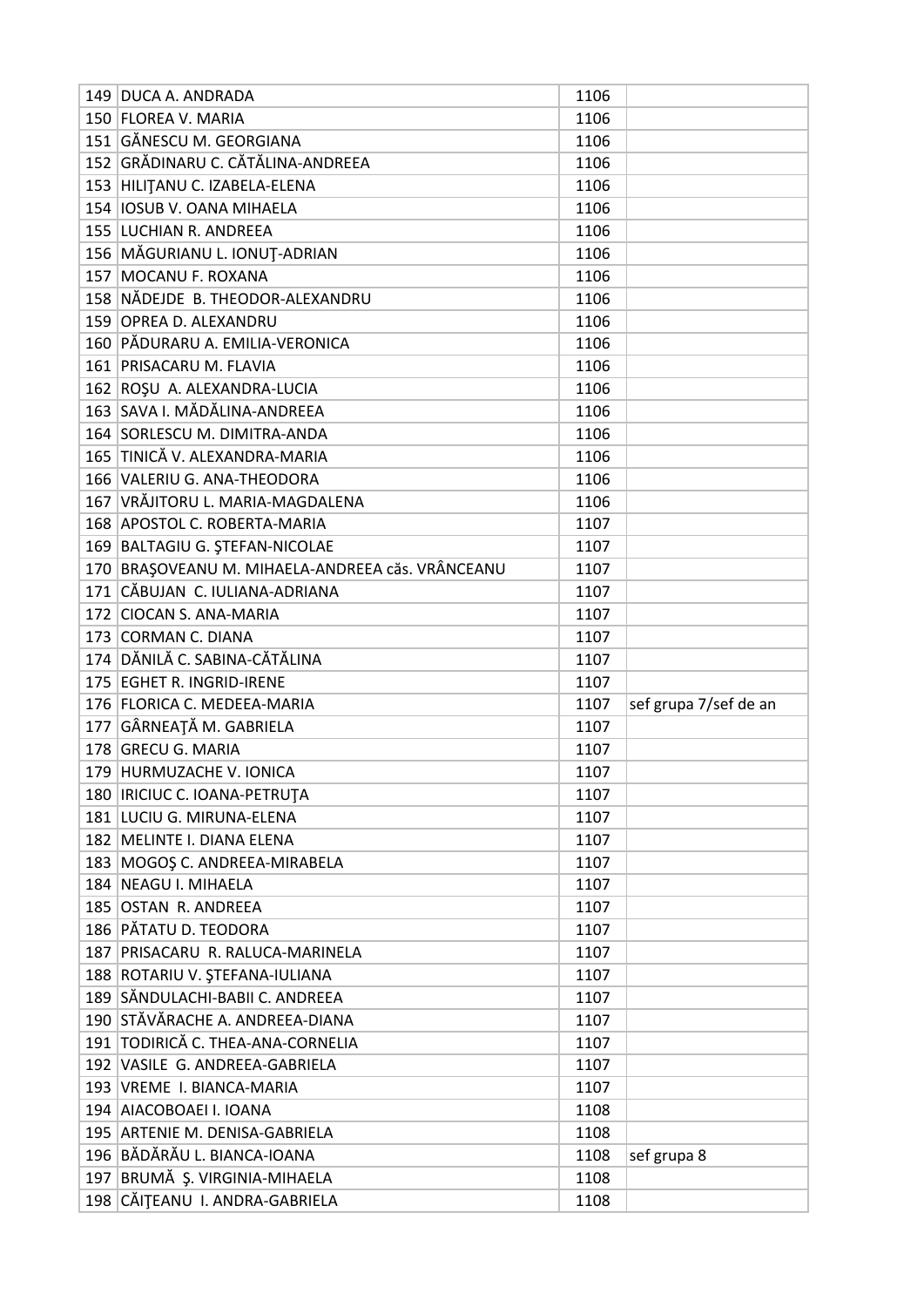| 199 CIOLAC M. RALUCA-GEORGIANA                          | 1108 |             |
|---------------------------------------------------------|------|-------------|
| 200 CORTEL I. ANTONELA ALEXANDRA                        | 1108 |             |
| 201 DĂNILĂ G. DENISA-IOANA                              | 1108 |             |
| 202 ENACHE S. DIANA-ANDREEA                             | 1108 |             |
| 203 FUICĂ N. IOANA-CLAUDIA                              | 1108 |             |
| 204 GEANĂ V. DANIELA                                    | 1108 |             |
| 205 GRIGORE C. ANDREEA-COSTINELA                        | 1108 |             |
| 206 HUTAN I. ALEXANDRA-MARIA                            | 1108 |             |
| 207 ISPAS C. DARIA-ELENA                                | 1108 |             |
| 208 LUCULESCU D. ELENA-TEODORA                          | 1108 |             |
| 209 MELINTE V. IOANA                                    | 1108 |             |
| 210 MOINEA F. CARMEN-GABRIELA                           | 1108 |             |
| 211 NEAMTU R. CRINA-CARMEN                              | 1108 |             |
| 212 OTEA V. MARIA-BIANCA                                | 1108 |             |
| 213 PENTELIUC M. MARIA-TEODORA                          | 1108 |             |
| 214 PUNGĂ L. ANDREEA-ALEXANDRA                          | 1108 |             |
| 215 ROTARU D. PAULA-SONIA                               | 1108 |             |
| 216 SBÎNGU C. ANA-MARIA                                 | 1108 |             |
| 217 SERSENIUC C. LUMINITA-GEORGETA                      | 1108 |             |
| 218 TOMA I. TEODOR                                      | 1108 |             |
| 219 VASILE M. SABINA-MARIA                              | 1108 |             |
| 220 ZAMOSTEANU G. ALEXANDRA-ADELINA                     | 1108 |             |
| 221 ALEXA A. OANA-MIRABELA                              | 1109 |             |
| 222 ATHANASOPOULOU D. ANNA-MARIA                        | 1109 |             |
| 223 BĂDELIȚĂ V. ANDREIA                                 | 1109 |             |
| 224 BRUMEA G. MARIA-GABRIELA                            | 1109 |             |
| 225 CĂPITĂNEANU L. ELENA                                | 1109 |             |
| 226 CIUBOTARU G. ANA-MARIA GEORGIANA                    | 1109 |             |
| 227 COSTIN M. BIANCA-ANDREEA                            | 1109 |             |
| 228 DELEANU S. ȘTEFANIA                                 | 1109 |             |
| 229 ENACHE V. MĂLINA-ANDREEA                            | 1109 |             |
| 230 GABOR G. ALEXANDRA-GABRIELA                         | 1109 |             |
| 231 GHETLER V. ANDREEA-TEODORA                          | 1109 |             |
| 232 GRIPCĂ G. GHEORGHE-ALEXANDRU                        | 1109 |             |
| 233   IACOB V. ANA-MARIA                                | 1109 |             |
| 234   IVAN C. MELANIA                                   | 1109 |             |
| 235 LUPU L. DENISA-ANDREEA                              | 1109 |             |
| 236 MERCAŞ A. ALEXANDRU                                 | 1109 |             |
| 237 MOISĂ M. ANDREEA-MIRUNA                             | 1109 |             |
| 238 NICHIFOR A. NICOLETA-BEATRICE                       | 1109 |             |
| 239 PANAITE V. LAURA-PETRONELA                          | 1109 |             |
| 240 PETREA I. ALINA IONELA căs. DĂNILĂ                  | 1109 |             |
| 241 RĂILEANU N. MARIA-CRISTINA                          | 1109 |             |
| 242 RUSU C. ANDREEA-RALUCA                              | 1109 | sef grupa 9 |
| 243 SCAFARIU V. IOANA-COSMINA                           | 1109 |             |
|                                                         |      |             |
| 244 STEFANACHE D. DANA-GABRIELA<br>245 TOMESCU I. PAULA | 1109 |             |
|                                                         | 1109 |             |
| 246 VECHIU M. TEODORA                                   | 1109 |             |
| 247 ZĂMOSTEANU M. MIRUNA-GABRIELA                       | 1109 |             |
| 248 ALEXĂ P. DARIA-DIANA                                | 1110 |             |